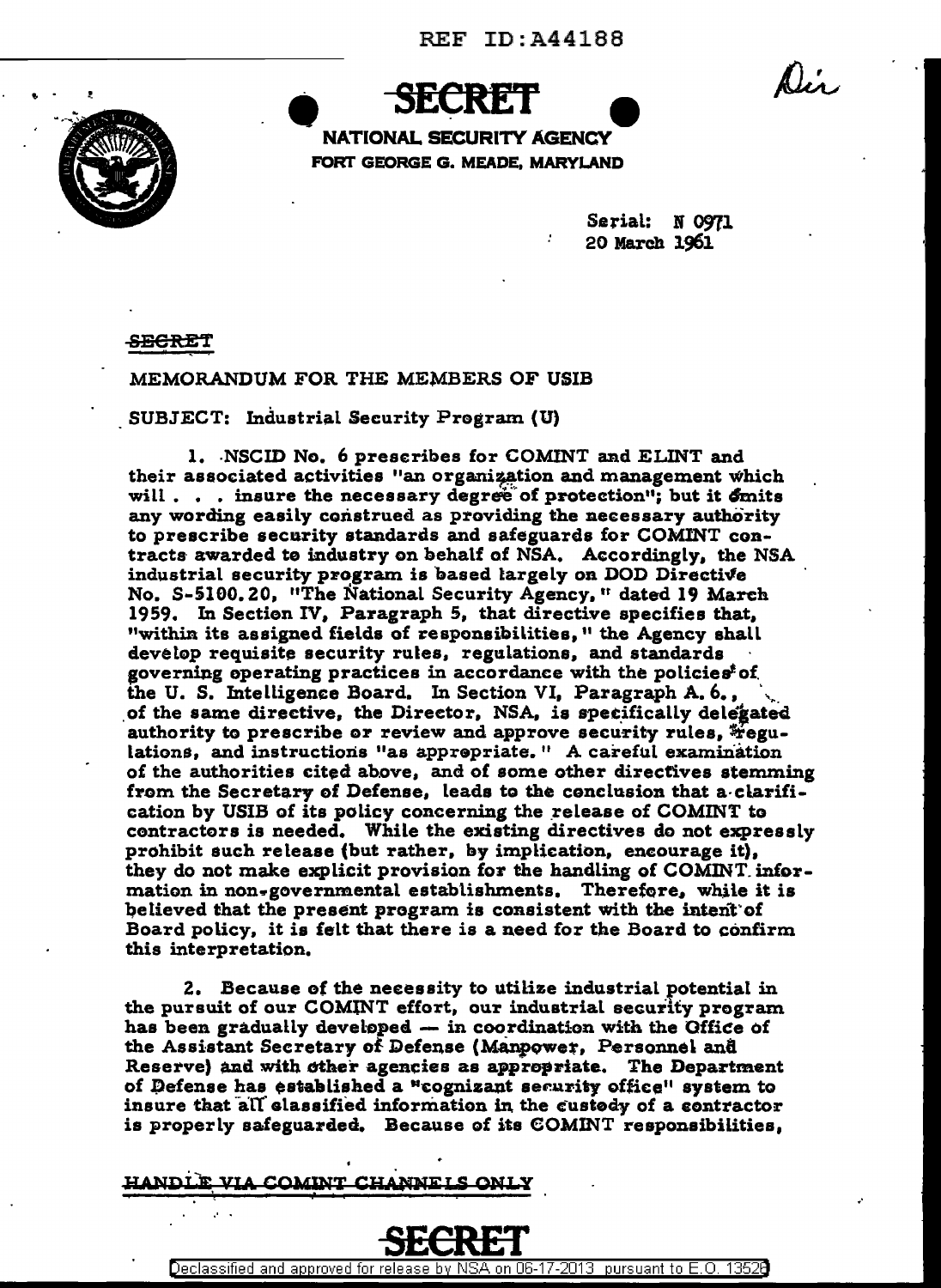REF ID:A441BB

# **SECRET**

'.

SECRET Serial: N 0971

NSA has undertaken, for each of its COMINT contracts, to assume the security responsibilities of the Department of Defense "cognizant security office" for that portion of the contractor's facility being utilized on the COMINT contract. It is felt that such an approach, within the framework of the Department of Defense industrial security program, has certain advantages. Some of these advantages are:

a. The contractor as such can be held responsible for a violation of established security procedures.

b. Action can be taken insofar as the contractor's facility clearance is concerned, if the contractor violates the prescribed security regulations.

c. The contractor is in a position to have COMINT material in his possession, if this is necessary to meet the operational requirements of the contract.

3. At the present time, this Agency has certain contracts for which some degree of COMINT access has been considered requisite to fulfilling the contractual requirements. The contract management activities of this Agency authorize such access at a contractor's facility only when it is considered absolutely necessary to meet an operational requirement. For some other contracts, contractor personnel are given COMINT-related (but non-codeword) background information. It has been our experience that this is a realistic approach to the problem; and industry has willingly accepted the security responsibilities associated with this type of procurement.

4. It should be noted that in many cases, particularly where devices are being built for specific problems, COMINT information can be evidenced in some degree during design, development and construction, as well as testing prior to acceptance by the government. In some cases, moreover, even though COMINT information is not directly involved during these phases, the devices themselves have obvious COMINT overtones. In addition, it is felt that, in those contracts for which COMINT access is deemed essential, so' called sanitization of the COMINT material is a futile gesture. It has been our experience, in those cases where sanitization has been attempted, that the contractor employees directly involved are technically capable of inferring the COMINT underlying the sanitized version. The majority of the contractors, moreover, are generating

## HANDLE VIA COMINI CHANNELS ONLY

2 SECRET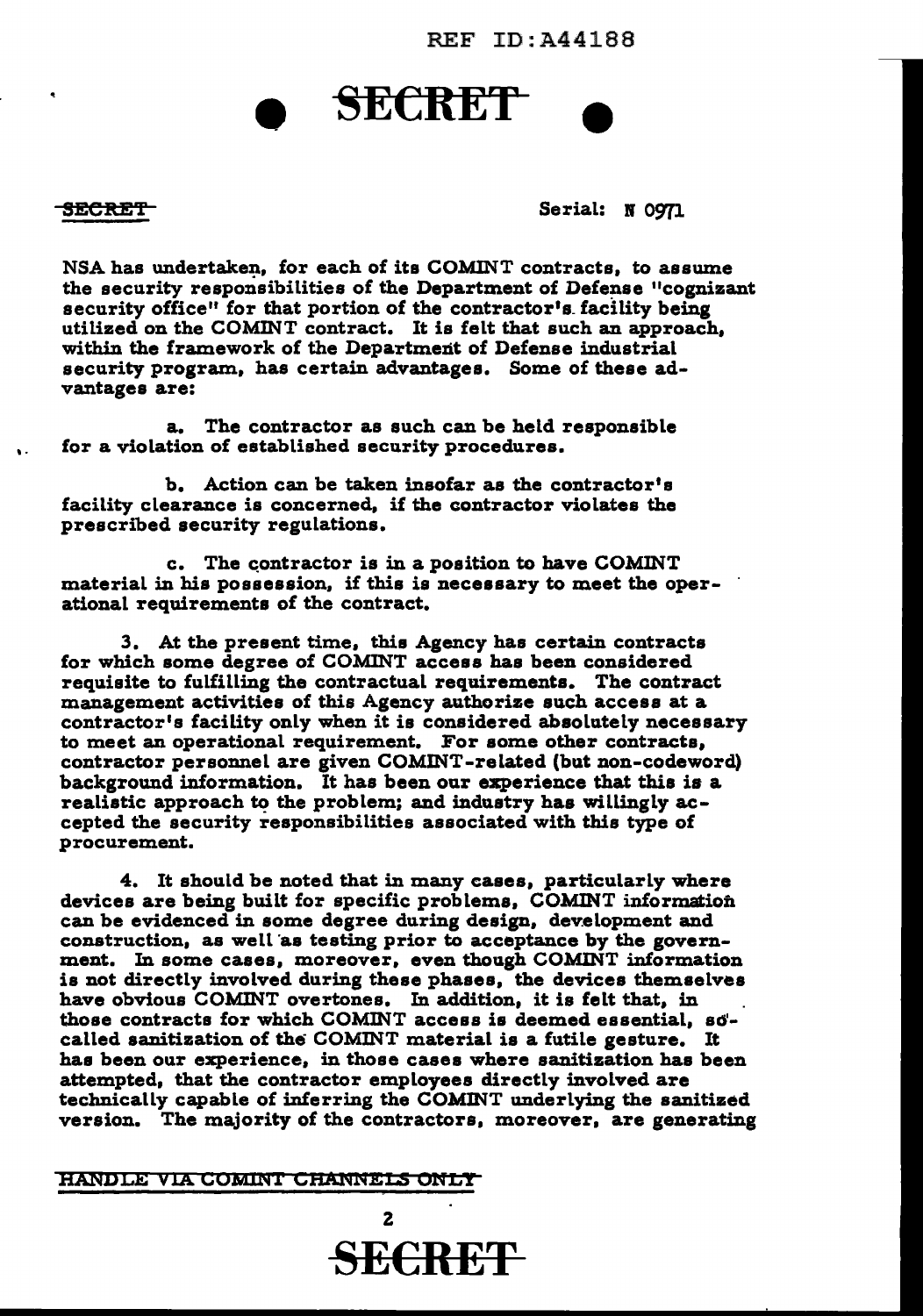REF ID:A441BB

## **SECRET**

SECRET MOTION CONTROL SECRET SECRET

COMINT as a condition of the contract; and it would be difficult, if not impossible, to conceal this fact from them. It should also be noted, however, that all of the COMINT material, either *·:*  furnished to or generated by the contractor, is accounted for by this Agency through an inventory and control system which includes verification by inspection.

5. The nearest approach to a USIB policy statement in this area appears to be Paragraph 44 of DCID No. 6/3, which places "upon the Board member, or his properly designated representative, of that department or agency directing the project" the responsibility for determining the need-to-know of civilians under contract and employees and representatives of commercial firms and civilian research institutions which are to engage in technical or intelligence research or in manufacture of equipment for COMINT activities, as well as personnel from non~member government departments or agencies involved in such pursuits. In lieu of the promulgation of a more comprehensive and explicit USIB policy statement, this paragraph, plus Paragraph 56 concerning indoctrination and Paragraph 77 concerning physical securry whrough control of access and dissemination, provide the only USIB-derived basis for the corresponding aspects of the NSA industrial security program.

6. In brief, the NSA industrial security program is believed to be consistent with the intent of current Board policy, and it is requested that the Board endorse this interpretation.

- ,-% ~ / ----:;?"'i. H. FROST . Vice Admiral, USN

Director

HANDLE VIA COMINT CHANNEI

SECRET